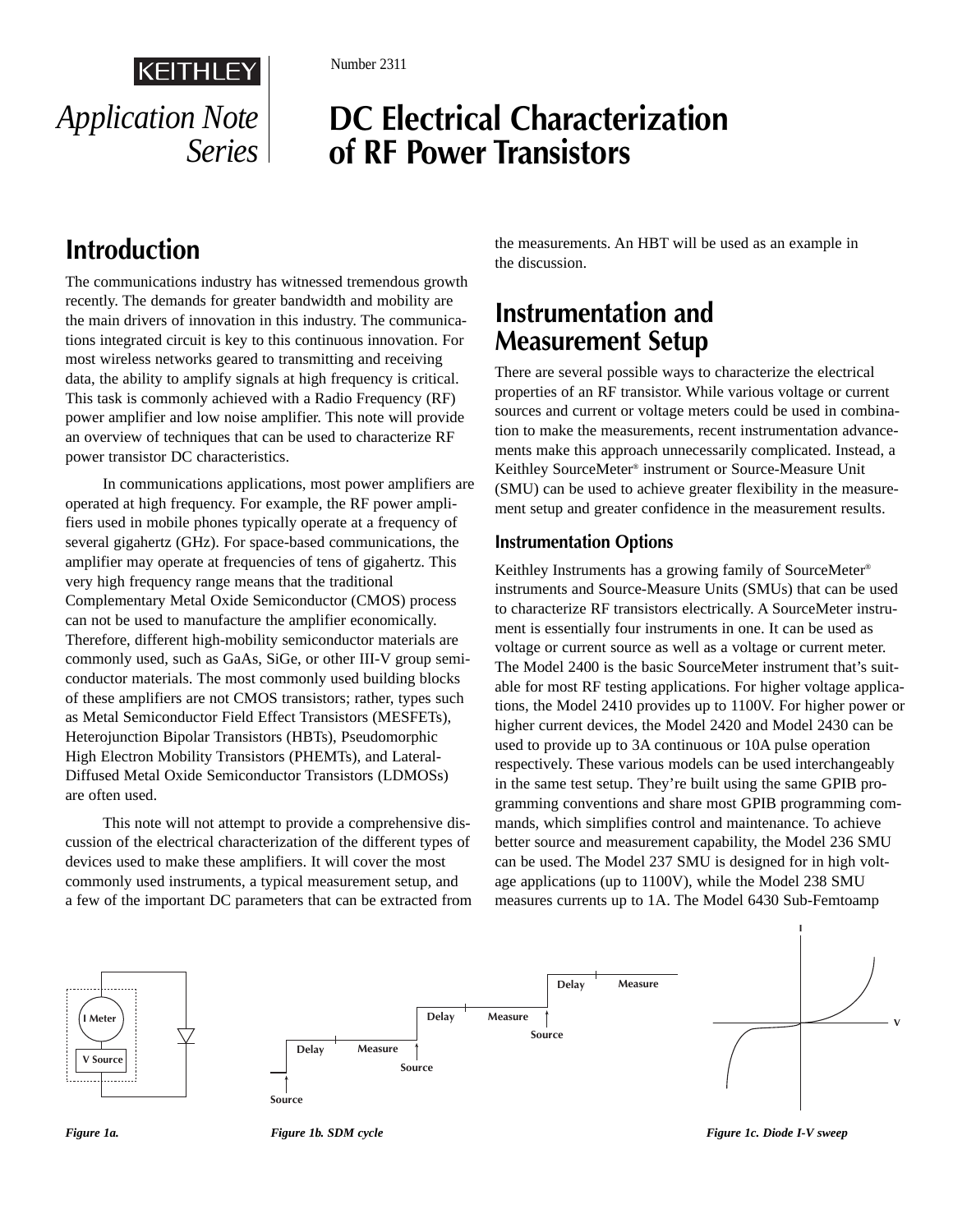

*Figure 2a. Instrument setup to measure HBT collector family I-V curves* Figure 2b. HBT collector family curves

Remote SourceMeter instrument is suitable for applications that require exceptional measurement sensitivity. Keithley has also recently introduced another solution for DC characterization, the Model 4200-SCS. This fully integrated semiconductor characterization system includes a built-in PC, measurement instrumentation, and software.

#### **Measurement Principle**

As illustrated in *Figure 1b*, Keithley's SourceMeter instruments and SMUs are based on the *Source, Delay, Measure* (SDM) principle. The SourceMeter instrument is connected to the diode. It can be programmed to source voltage and measure the resulting current or to source current and measure the resulting voltage. Note that the SourceMeter instrument allows four-quadrant operation. For example, it can source voltage and sink current. To make a simple current-voltage (I-V) sweep, the SourceMeter instrument outputs a series of voltages while making corresponding current measurements (*Figure 1c*).

At each voltage step, the SourceMeter instrument will first source a voltage. The voltage change in the circuit will induce a transient current. The SourceMeter instrument will pause for a pre-determined time delay, then make a current measurement. The instrument will repeat this Source, Delay, Measure cycle for each output voltage. This SDM cycle is transparent to the user. The most important part to remember is how to use the delay time properly.

The voltage or current change due to the sourcing portion of the cycle will induce a transient current or voltage, so using an appropriate amount of delay time between sourcing and measurement is critical to overall measurement integrity. At different ranges, the instrument will adjust the delay time automatically to produce the optimal results. However, adding extra elements to the test circuit, such as long cables, a switch matrix, etc. will change the circuit's transient characteristics. In these cases, additional delay time will be needed to maintain the measurement integrity. This additional delay time is provided as user defined delay time. For additional information on how to characterize the measurement system and select appropriate delay times, refer to Keithley Application Note #2241, "Making Ultra-Low Current Measurements with the Low-Noise Model 4200-SCS Semiconductor Characterization System."



#### **Typical Measurement Setup**

In the following example, an HBT will be used to illustrate how to use a SourceMeter instrument to characterize a device's electrical DC parameters. *Figure 2* shows two SourceMeter instruments connected to the device. The first SourceMeter instrument is connected between the HBT base and the emitter. The second SourceMeter instrument is connected between the collector and the emitter. An external Trigger Control Unit (Model 2361) is often used as well, because the two SourceMeter instruments must be synchronized during measurement.

To acquire collector family curves from the HBT, the base SourceMeter instrument is set to output current and measure voltage. The collector SourceMeter instrument is set to sweep voltage and measure current. After the first base current is set, the collector voltage is swept while the collector current is measured. Then, the base current is stepped up and the collector voltage is swept again while collector current is measured. This process is repeated until all the collector I-V curves at the different base current levels are acquired.

### **Measurement and Parameter Extraction**

In high frequency RF amplifier design, the RF transistor is the basic building block. The RF transistors can be MESFET, HBT, LDMOS, etc. Due to the high frequency and linearity requirements, the integration level is not as high as that in CMOS design. Therefore, the RF amplifier often can be viewed as a "super-transistor" that exhibits electrical characteristics superior to a single transistor.

Generally speaking, RF transistor parameters can be grouped into two parts: DC and RF (functional). In design or process engineering, the DC parameters that are commonly important are the various junction breakdown voltages, junction leakage current, DC beta (hfe), junction resistance, etc. Important RF parameters include RF gain, noise figure, input/output impedance, S parameters, distortions, etc. This note focuses on the DC aspect of the RF amplifier; the RF parameter measurement will be discussed in another application note.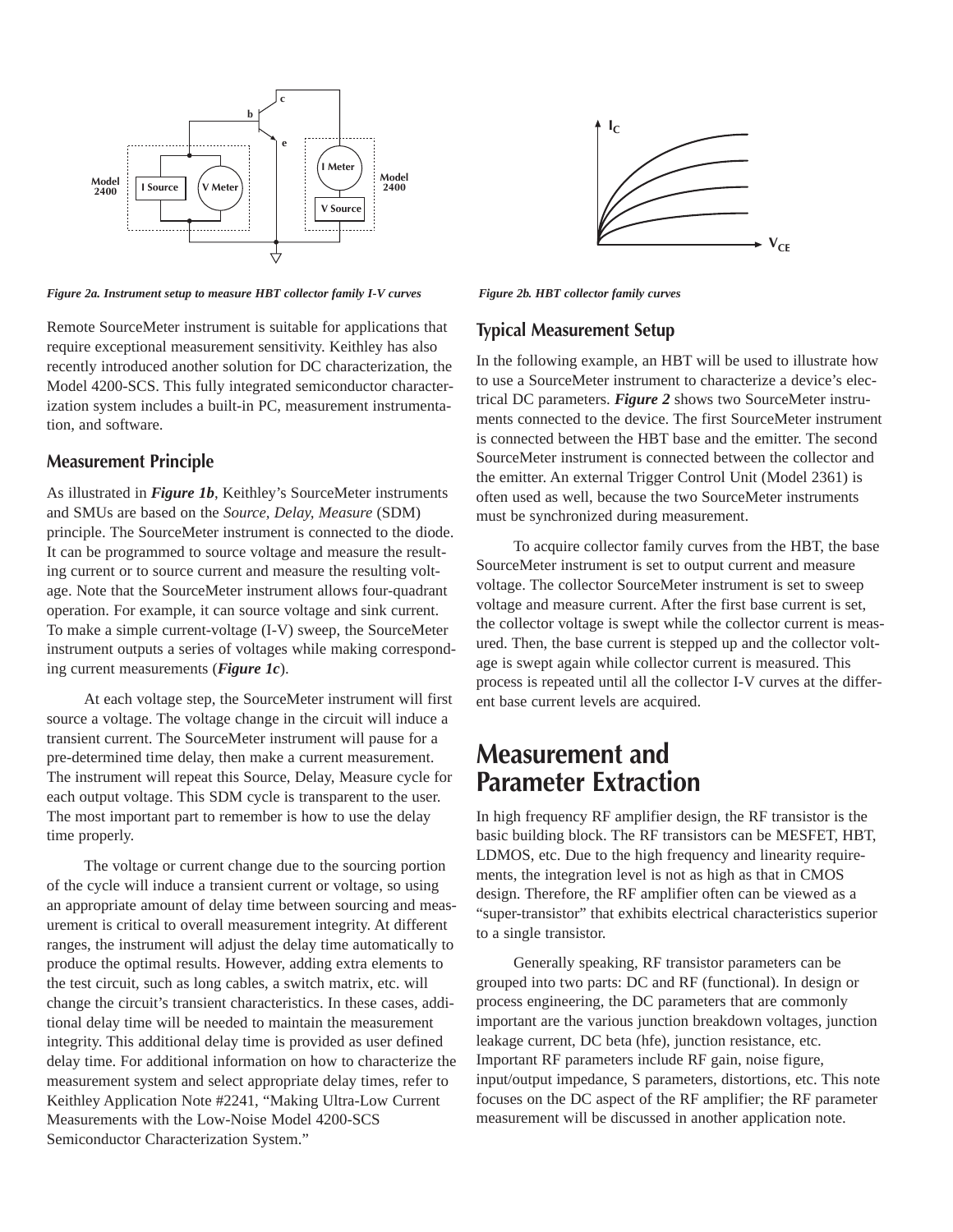

*Figure 3a. Collector-emitter breakdown with base open; 3b. Collector-emitter breakdown with base shorted; 3c. Collector-base breakdown with collector open*

#### **Collector Family I-Curve**

The collector family I-curve is one of the most commonly measured HBT parameters because it reflects the base control on the collector output current. From the collector family curve, it's possible to estimate the DC gain, the threshold voltage, the linear and saturation region of HBT operation, etc. Refer to the section on "Typical Measurement Setup" for a discussion on how to acquire the collector family curves.

#### **Breakdown Voltage**

A critical part of evaluating an RF amplifier is determining if it has a breakdown voltage compatible with the amplifier supply voltage. The design engineer must select an RF amplifier with DC and RF voltages that do not exceed the rated breakdown voltage for the amplifier. The breakdown voltage of an RF amplifier is largely determined by the device's design, the quality of the process, the materials used, and the operating condition. It is closely related to the RF function of the RF amplifier.

Two important breakdown voltages are commonly measured for an HBT. The first one is the collector-emitter breakdown voltage, which is typically measured with either base open or base shorted. The second breakdown voltage is the collector-base breakdown voltage, which is commonly measured with emitter open. *Figure 3a* illustrates the setup to measure the collector and emitter breakdown voltages with base open. *Figure 3b* shows the collector-emitter breakdown measurement with base shorted. *Figure 3c* shows the collector-base breakdown measurement

with emitter open. In these measurements, the SourceMeter instrument sources current through the HBT. The voltage is measured at the same time. The current will increase until the breakdown occurs. The corresponding voltage is recorded as the breakdown voltage.

#### **Junction Leakage Current**

Characterizing the off leakage current of the HBT is also very important, because this leakage current will waste power while the device is not operating. If this leakage is not properly controlled, it will shortened the operating time of a portable, batterypowered device. The most often measured leakage current parameter is the collector cutoff current, which is measured with the base shorted to ground. The base reverse bias leakage is another important leakage current measurement. It demonstrates the base leakage when the device is turned off. *Figure 4* illustrates the measurement setup.

#### **DC Current Gain and Gummel Plot**

The DC gain of an RF power amplifier is very closely linked to its RF gain. Most low power portable devices are operated in linear mode and the RF power amplifier requires a bias voltage supply. Therefore, the amplifier's DC gain is important. The DC gain can be measured directly and quickly by sourcing a base current and measuring the corresponding collector current. Another technique that is often used is to sweep the base and collector voltage while simultaneously measuring the base and collector current. After the measurements are complete, the base



*Figure 4a. Collector cutoff current with base shorted to ground* Figure 4b. Base leakage current